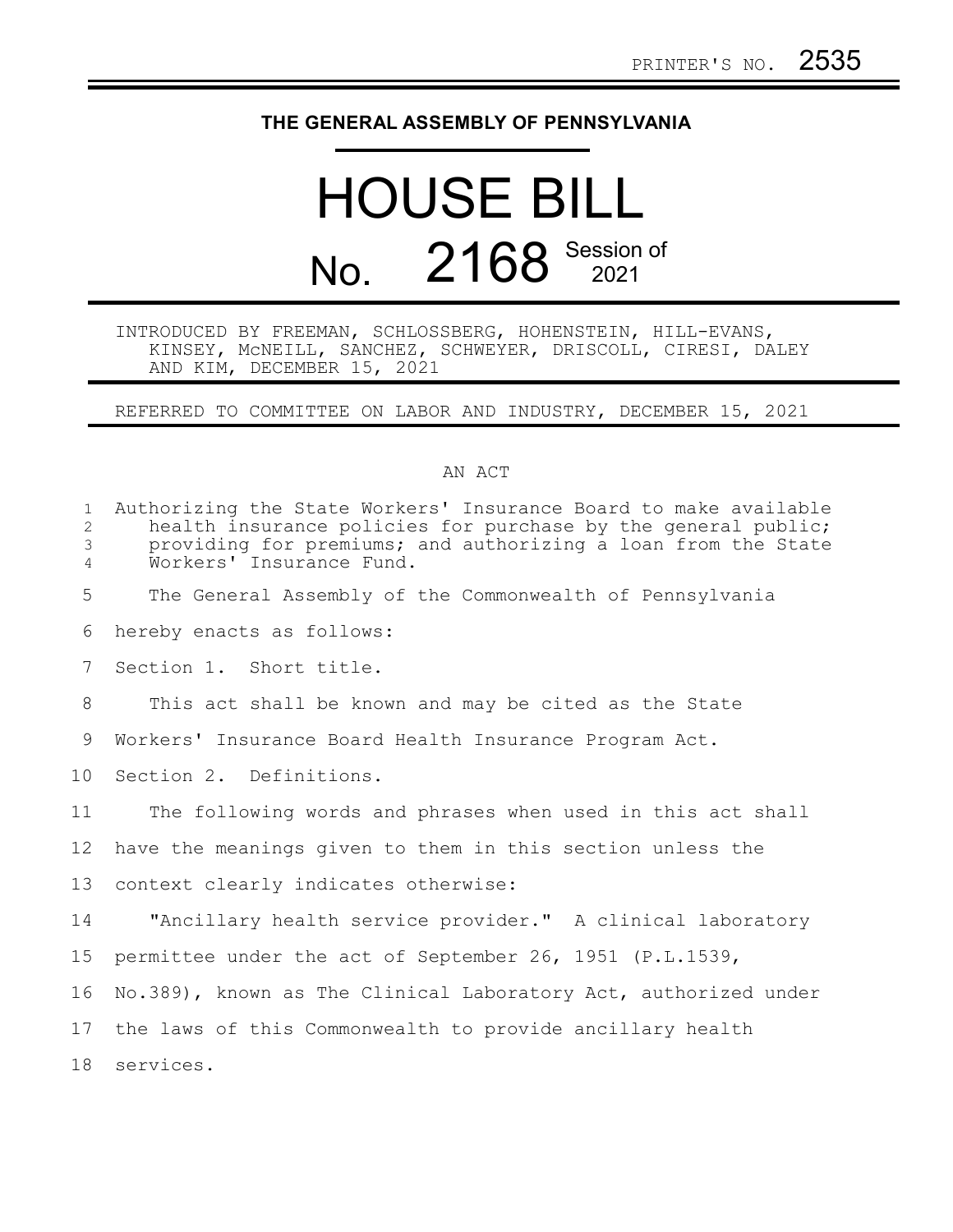"Ancillary health services." The general and usual services rendered and care administered by ancillary health service providers. 1 2 3

"Board." The State Workers' Insurance Board continued under section 1502 of the act of June 2, 1915 (P.L.736, No.338), known as the Workers' Compensation Act. 4 5 6

"Chiropractic services." The general and usual services rendered and care administered by a chiropractor, as defined in section 102 of the act of December 16, 1986 (P.L.1646, No.188), known as the Chiropractic Practice Act. 7 8 9 10

"Fund." The State Workers' Insurance Fund established under section 1504 of the Workers' Compensation Act. 11 12

"Medical services." The general and usual services rendered and care administered by doctors of medicine under the act of December 20, 1985 (P.L.457, No.112), known as the Medical Practice Act of 1985. 13 14 15 16

"Osteopathic services." The general and usual services rendered and care administered by doctors of osteopathy under the act of October 5, 1978 (P.L.1109, No.261), known as the Osteopathic Medical Practice Act. 17 18 19 20

"Physical therapy services." The general and usual services rendered and care administered by licensed physical therapists, as defined as "physical therapy" in section 2 of the act of October 10, 1975 (P.L.383, No.110), known as the Physical Therapy Practice Act. 21 22 23 24 25

"Podiatry services." The general and usual services rendered and care administered by doctors of podiatry under the act of March 2, 1956 (1955 P.L.1206, No.375), known as the Podiatry Practice Act. 26 27 28 29

"Program." The program established by the board under 20210HB2168PN2535 - 2 -30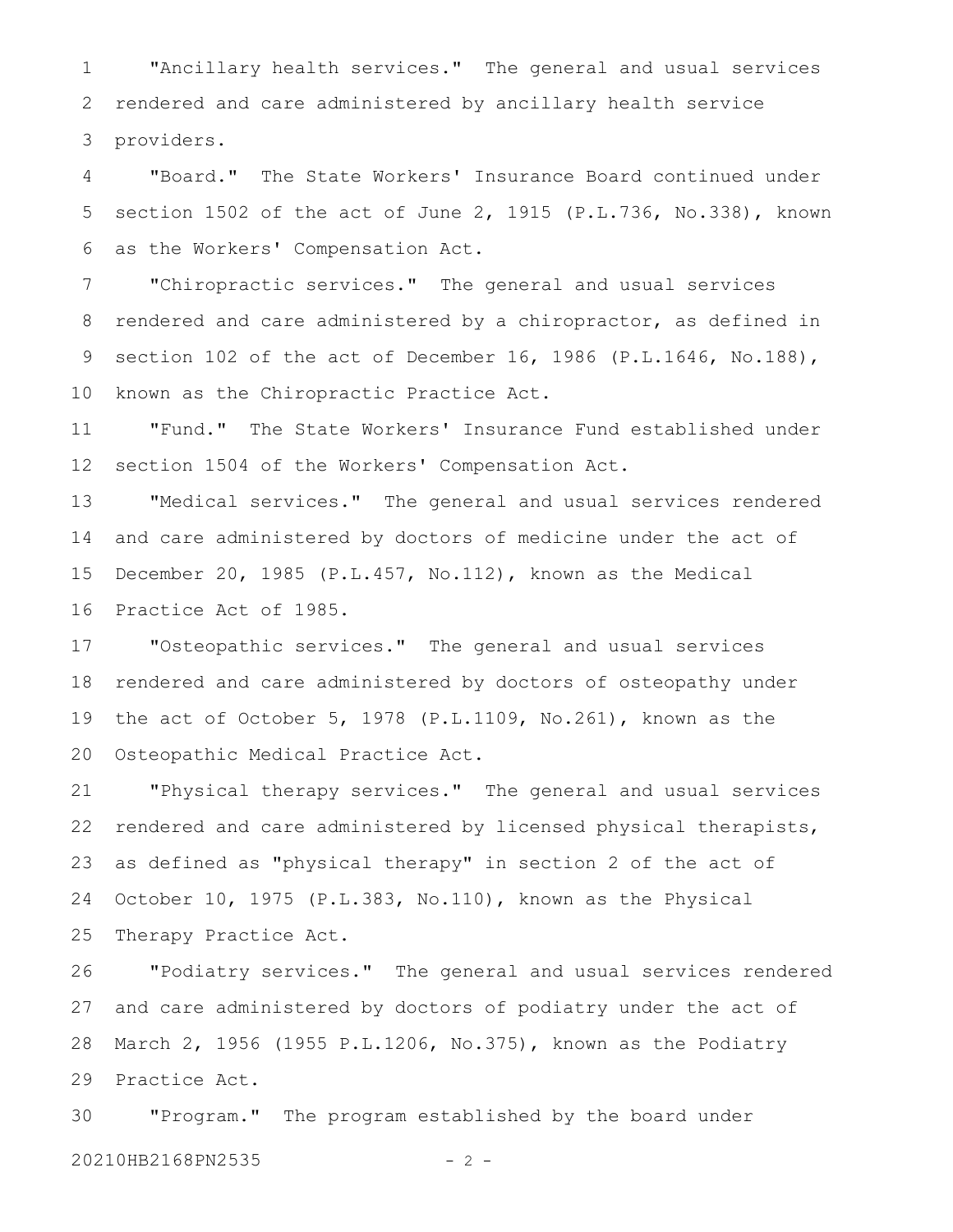section 3(a). 1

Section 3. Program. 2

(a) General rule.--In addition to any other powers and duties imposed by law, the board shall have the power and may establish, implement and administer a program which provides for the sale of health insurance coverage to individuals, businesses or other entities in a form and at premiums as the board shall, from time to time, determine. 3 4 5 6 7 8

(b) Loan from fund.--After considering all other expenditures from the fund, the board may borrow from the fund in the form of a repayable loan amounts as may be necessary to provide for the payment of claims and administrative expenses that may arise from the program. A loan made from the fund shall not exceed 40% of the fund's current ending balance for the latest completed fiscal year. The board may invest the proceeds of the loan in the same manner and subject to the same restrictions as govern investments of the fund. All earnings from investments of the loan proceeds shall be used for the administration of this act. 9 10 11 12 13 14 15 16 17 18 19

(c) Repayments from premiums.--The board shall designate a portion of each periodic premium payment for loan repayment. (d) Minimum coverage.--The board, at a minimum, shall 20 21 22

provide coverage under the program for at least the following: 23

- 24
- (1) Inpatient hospitalization.
- (2) Outpatient hospitalization. 25
- (3) Emergency care. 26
- (4) Preventive care. 27
- (5) Professional services, including: 28
- (i) Medical services. 29

(ii) Osteopathic services. 30

20210HB2168PN2535 - 3 -